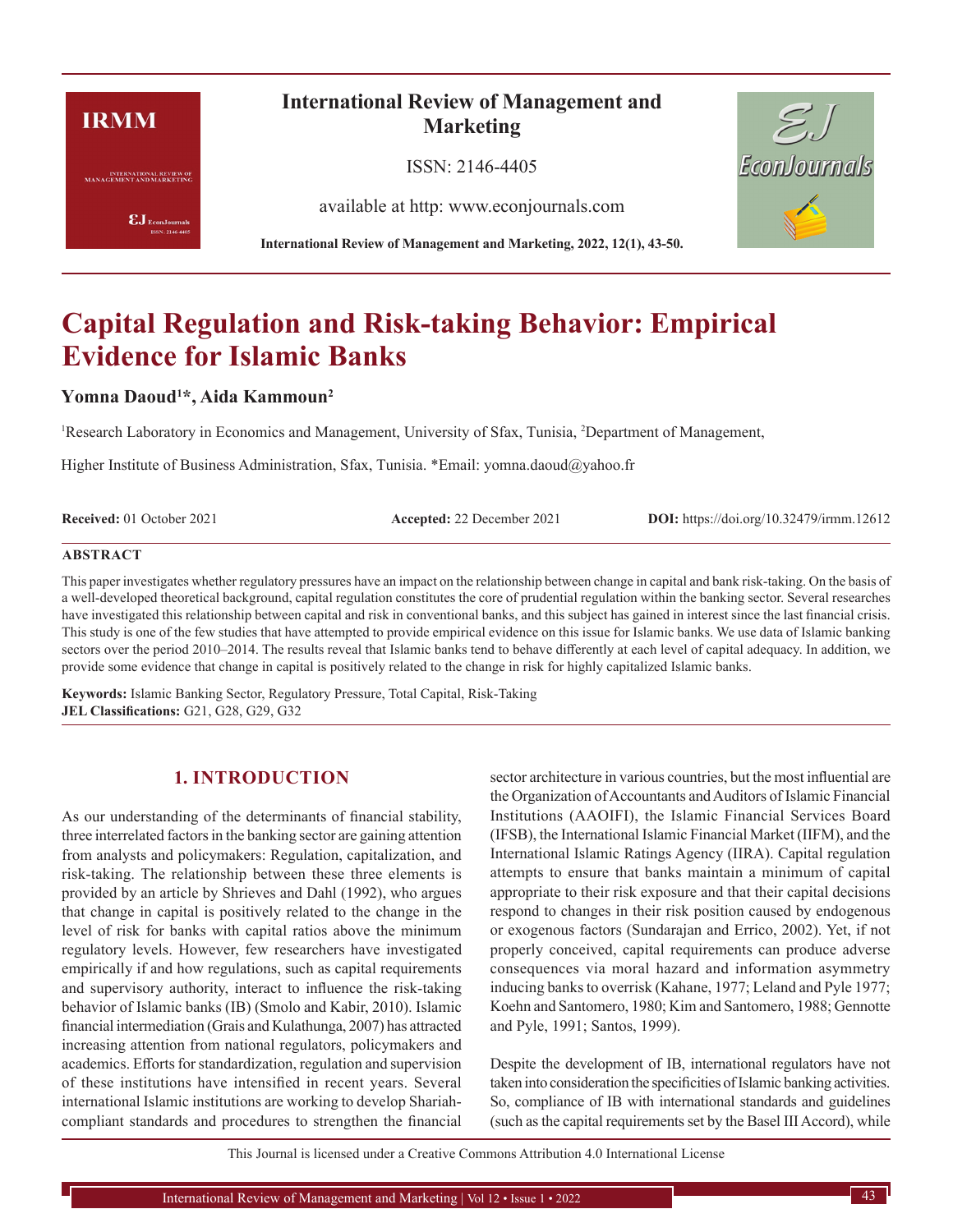respecting the principles of Islamic Shariah, is the most important challenge. And this is not an effortless process, as IB are faced to specific risks (such as displaced commercial risk, reputation risk and Sharia compliance risk). The profit-and-loss sharing (PLS) partnership affects the nature of the risks incurred by IB, as they do not transfer the risks to their customers. The global economic crisis (in Europe, USA, etc.), seems to be related to financial crises caused by financial products using interest rates and which are prohibited by the Sharia. The main characteristics of the Islamic financial system, which are the backing of the transaction with real assets and the principle of profit-and-loss sharing, may lead to more stability in the financial system (Daoud and Kammoun, 2014). An appropriate level of capital ensures that the financial institution has sufficient capital to support its activities and that its net value is sufficient to cover the devaluation of its assets without it becoming insolvent. In this study, we focus on the empirical analysis of the relationship between changes in capital and changes in risk taking in Islamic Banks (IB). We try to find out whether this interaction between capital and risk differs depending on the level of ex-ante regulatory capital of IB.

The rest of the article is structured as follows. Section 2 presents a theoretical discussion to support our choice to study the relationship between regulation, capital change and risk taking. Section 3 examines the data for the study. Section 4 presents the empirical model and discusses the results. Section 5 suggests further investigations and section 6 concludes the paper.

# **2. LITERATURE REVIEW**

Several empirical studies seek to investigate the impact of regulatory constraints on bank risk-taking and capitalization<sup>1</sup>, and the relationship between changes in capital and changes in risk levels. These researches are based on the econometric specification proposed by Shrieves and Dahl (1992), Jacques and Nigro (1997); Aggarwal and Jacques (1998); Ediz, Michael and Perraudin (1998), Rime (2001), Aggarwal and Jacques (2001), Van Roy (2008 ); Saadaoui (2008).

Shrieves and Dahl (1992) analyze the relationship between capital regulation, risk changes and capital changes on a large sample of American banks during the period 1983-1987. For the study period, a requirement on the unweighted risk capital ratio of 7% was imposed on American banks. The sample consists of approximately 1800 independent commercial banks insured with the Federal Deposit Insurance Corporation (FDIC) and affiliated bank holding companies with assets in excess of \$100 million as of December 1984. The authors use the ratio of equity to total assets as a measure of book value of capital. Equity includes common stock, non-operating earnings, retained earnings, capital reserves, and foreign currency. The results show that the change in capital is positively related to the change in risk for banks with capital ratios above the minimum regulatory levels, and that for undercapitalized banks the regulation was at least effective

during the period covered. The findings suggest that bank's capital evolution over the study period was "risk-based."

Aggarwal and Jacques (1998) conduct an empirical study of 2552 FDIC-insured commercial banks with total assets equal to or greater than \$100 million over the periods 1990-1993. The authors use two risk measures: the ratio of risk-weighted assets to total assets and the ratio of non-performing loans to total assets. For undercapitalized and adequately capitalized banks, regulatory pressure has led to an increase in their capital ratio and a reduction in their risk (risk-weighted assets).

Ediz et al. (1998) study the impact of capital regulation on the capitalization of 94 UK banks from the fourth quarter of 1989 to the fourth quarter of 1995. These authors find that capital requirements lead banks to increase their capital ratio. This increase in the capital ratio is done through an increase in capital and not through a substitution between low-weighted and highweighted assets. These results therefore highlight that capital requirements appear to be an important regulatory instrument, as they enhance the stability of the system without restricting the asset choices of UK banks.

Rime (2001) selects a sample of 154 Swiss banks for a period from 1989 to 1995. The author uses two definitions of capital, the ratio of capital to total risk-weighted assets and the ratio of capital to total assets (used by Shrieves and Dahl (1992)). The first definition was used by Jacques and Nigro (1997), Aggarwal and Jacques (1998) and Ediz et al (1998). Regarding the risk measure, the author refers to the ratio of risk-weighted assets to total assets (RWA). The justification for this measure is that the risk of the portfolio can be determined mainly by the distribution of assets across the different risk categories. An obvious advantage of RWA is that it reflects banks' risk-taking decisions. This approach, however, supposes that the risk weighting correctly reflects the economic risk of the different asset categories. The author utilizes two measures of regulatory pressure (Table 1). The first measure is a probabilistic measure. The regulatory pressure variable REG is equal to unity if the bank's capital ratio is in a set interval around the minimum capital requirement and 0 otherwise. The second approach is based on the Proactive Corrective Action (PCA), implemented in the USA. Two regulatory variables are then constructed. The first variable (PCAU) is equal to unity when the risk-weighted capital ratio is below 8% and 0 if not. The second variable (PCAA) which measures the behavior of adequately capitalized banks takes the value 1 if the capital ratio of the bank is between 8 and 10% and 0 otherwise. The author finds that Swiss banks approaching the minimum regulatory capital requirements tend to increase their capital to RWA ratio. This indicates that regulatory pressure has a positive and significant impact on the risk weighted capital ratio. In addition, regulatory pressure has a positive and significant impact on the capital to total assets ratio, but no significant impact on banks' risk taking. For adequately capitalized banks, regulatory pressure has no effect on the level of capital or on risk. Finally, the author finds a positive relationship between changes in the unweighted capital to total assets ratio and risk taking, however changes in the risk weighted capital ratio did not affect risk taking of Swiss Banks.

<sup>1</sup> Theoretical and empirical work has shown that the reaction of banks to shocks varies according to their level of capitalization. In order to study the impact of the level of equity on the lending behavior of banks, three main categories have been identified: highly capitalized, adequately capitalized and undercapitalized (Baglioni, 2005).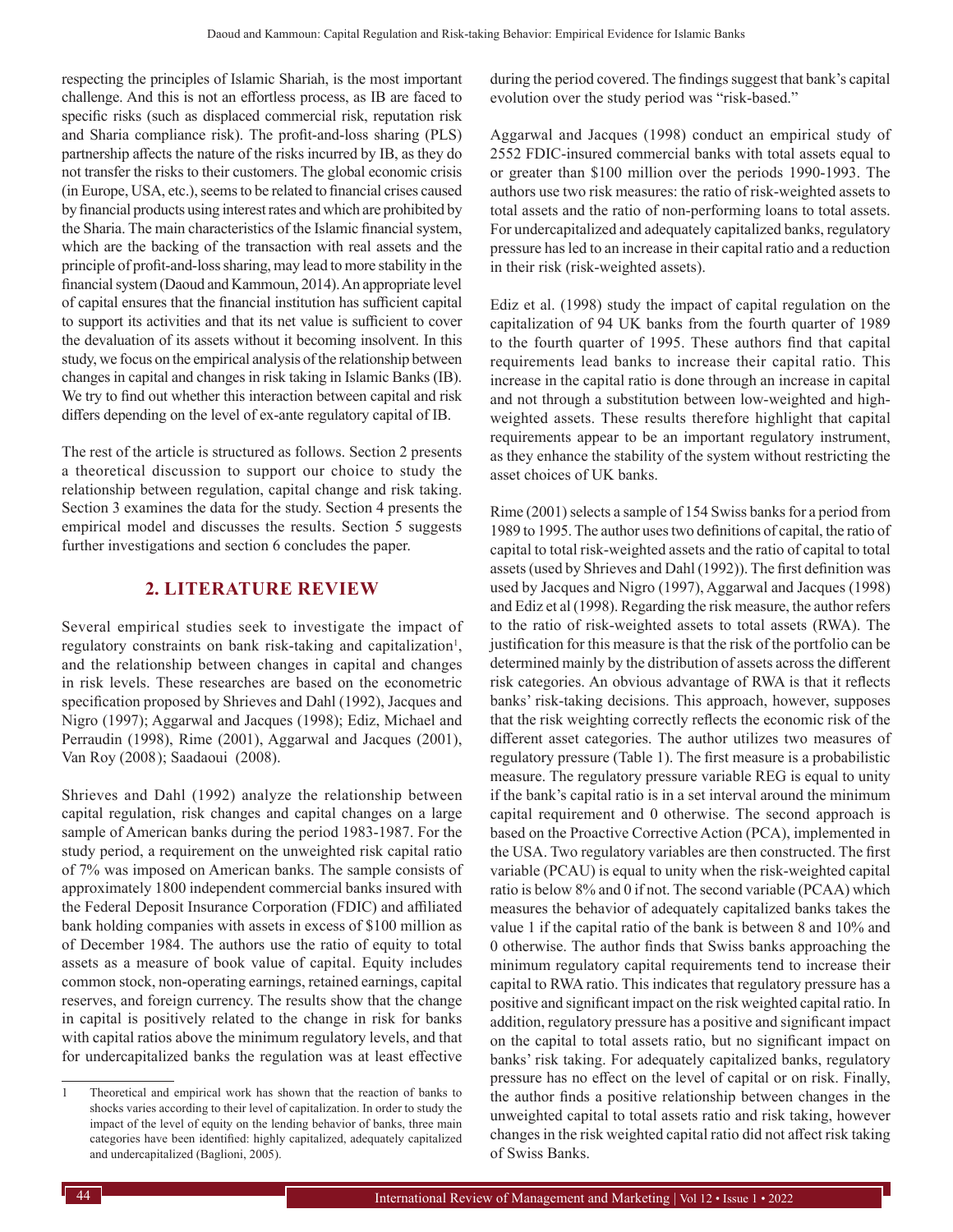| <b>Author</b> (s)           | <b>Definitions of regulatory pressure</b>                                                                                                                                                                             |
|-----------------------------|-----------------------------------------------------------------------------------------------------------------------------------------------------------------------------------------------------------------------|
| Shrieves and Dahl (1992)    | Dummy variable that takes the value of unity if the capital adequacy ratio is below 7% and zero otherwise                                                                                                             |
| Jacques and Nigro (1997)    | Two variables: One is equal to the difference between the inverse of the bank's total capital ratio and the                                                                                                           |
|                             | inverse of the regulatory minimum for all banks with a total capital ratio below 7.25%, and zero otherwise.                                                                                                           |
|                             | The other is equal to the difference between the inverse of the regulatory minimum and the inverse of the                                                                                                             |
|                             | bank's total capital ratio for all banks with a total capital ratio greater than or equal to 7.25%, and zero<br>otherwise.                                                                                            |
| Aggarwal and Jacques (1998) | Two Dummy variables: One takes the value of unity if the bank is sufficiently capitalized by PCA standards                                                                                                            |
|                             | and zero otherwise. The other takes the value of unity if the bank is undercapitalized, significantly                                                                                                                 |
|                             | undercapitalized, or critically undercapitalized by PCA standards and zero otherwise.                                                                                                                                 |
| Ediz et al. (1998)          | Two Dummy variables: One takes the value of unity if the bank has experienced an upward adjustment in                                                                                                                 |
|                             | its regulatory trigger rate in the previous three quarters and zero otherwise. The other takes the value of                                                                                                           |
|                             | unity if the bank's capital ratio is below a bank-specific standard deviation above the bank's trigger and zero                                                                                                       |
|                             | otherwise.                                                                                                                                                                                                            |
| Rime (2001)                 | Two approaches. (1) Binary variable that takes the value of unity if the bank's capital ratio is one standard<br>deviation from the minimum capital requirement and zero otherwise. (2) Two dummy variables, one that |
|                             | takes the value of unity for banks with a capital ratio of less than 8% and zero otherwise and a second that                                                                                                          |
|                             | takes the value of unity for banks with a capital ratio between 8% and 10% and zero otherwise.                                                                                                                        |
| Stolz (2007)                | Three approaches: (1) Binary variable that takes the value of unity if a bank has a normalized equity buffer                                                                                                          |
|                             | equal to or less than the median normalized equity buffer over all observations, and zero otherwise. (2)                                                                                                              |
|                             | splitting the sample according to the threshold defined in (1) and estimating the two subsamples separately (3)                                                                                                       |
|                             | the rolling window approach, which allows for a continuous change in behavior as a function of the size of                                                                                                            |
|                             | the equity buffer                                                                                                                                                                                                     |
| Van Roy (2008)              | Dummy variable that takes the value of the unit if the total capital ratio is less than 10% or if the Tier 1 capital<br>ratio falls below 6% and 0 otherwise.                                                         |
| Tanda (2015)                | Two variables: one measures the difference between the bank's capital ratio and the minimum capital ratio,                                                                                                            |
|                             | which is 8%, and a second represents the product of the gap between the minimum requirement of 8% and the                                                                                                             |
|                             | level of the capital ratio at the starting point of the period $(cap_{i-1})$ and indicates the rapidity with which banks                                                                                              |
|                             | adjust their capital.                                                                                                                                                                                                 |

Van Roy (2008) utilized a simultaneous equation model to examine the behavior of 576 commercial banks in six G-10 countries over the period 1988-1995. He considers a dummy variable to measure regulatory pressure. It takes the value of unity if the total capital ratio is below 10% or the Tier 1 capital ratio falls below 6% and 0 otherwise. The findings show that only in the USA under capitalized banks increase their total capital ratio faster than the highly capitalized banks. This is explained by regulatory pressures.

Calem and Rob (1999) examine the impact of capital regulation on risk-taking using data on American banks between 1984 and 1993, hypothesizing that banks' risk-taking varies with their initial capital level. This relationship can be represented by a U-shaped curve. Undercapitalized banks hold a large share of risky assets in their portfolio and they decrease their risk as their capital increases. Then, at a certain level of capital, the bank increases its risk-taking when the capital increases. Thus, both undercapitalized and highly capitalized banks take more risk than adequately capitalized banks. However, the basis for risk-taking for these two types of banks is not the same. For undercapitalized banks the high risk-taking is due to a moral hazard problem, plus they have minimal losses in case of default. However, highly capitalized banks increase their risk-taking because they hold a very high level of capital to cover their risk.

Camara (2010) focused on a sample of 3411 commercial bank, cooperative and mutual and European savings institutions over a period from 1992 to 2006. The author tried to determine whether the impact of changes in capital on risk taking depended on the level of ex ante regulatory capital. In this study banks are classified into three categories according to their risk-weighted capital ratio (RWR): highly capitalized banks RWA  $\geq$ 10%, adequately capitalized banks  $8\% \leq$ RWA  $\leq$ 10% and undercapitalized banks RWA ≤8%. The author applied a model based on the econometric techniques of panel data and estimated the risk measures (nonperforming loan ratio, the risk-weighted asset ratio, and the 3-year moving average of the standard deviation of the return on assets SD\_ROA) in terms of variation. The results obtained show that banks with different levels of ex ante regulatory capital react distinctly in terms of risk taking when they change their capital. While undercapitalized banks decrease their risk-taking, adequately and highly capitalized banks increase it.

Regarding the literature on Islamic banking, the regulatory process in Islamic banking systems is quantitatively and qualitatively distinct from that in conventional banking systems. In addition, providing alternative methods for calculating adequate capital is important (e.g. Abdel Karim, 1996; Ariss and Sarieddine, 2007; Basher et al., 2017). However, certain other researchers maintain that IB could adopt the same international standards and guidelines used by conventional banks (such as the capital requirements set by the Basel III Accord) (e.g. Errico and Farahbaksh, 1998; Hassan and Dicle, 2005).

There are only a few studies that document relationship between bank capital and risk of IB. Ghosh (2014) analyze the simultaneous relationship between capital and risk among 100 GCC banks during the period 1996-2011. The result indicates that under regulatory pressure Islamic banks increase their capital in response to an increase in risk, and not vice versa, more than conventional banks.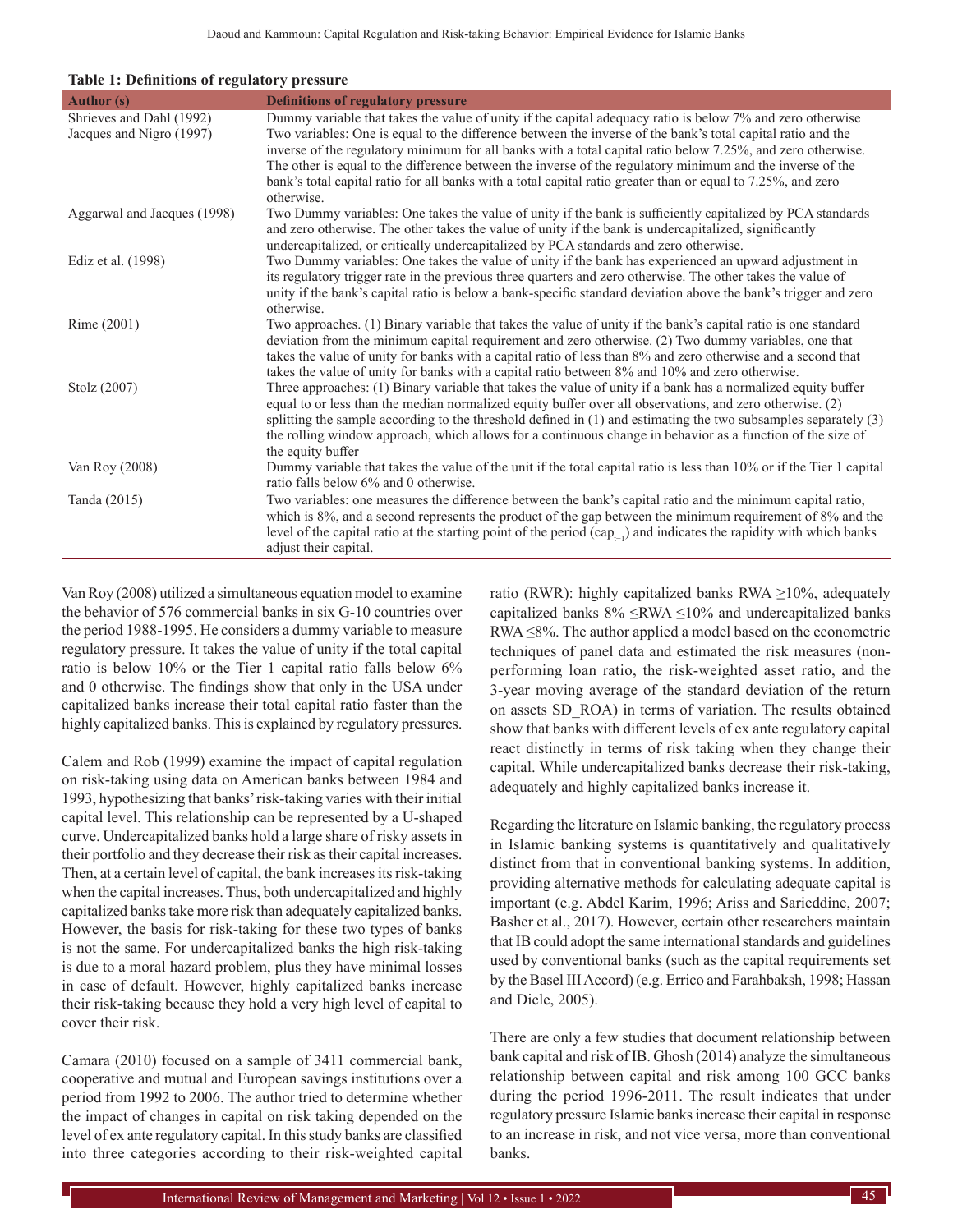Ghosh (2017) examines the factors influencing the capital buffer of Islamic and conventional banks located in the MENA region for 2001-2012. The result shows that when credit risk increase IB tend to increase their capital buffer.

Basher et al. (2017) assess the interaction between risk taking and capital regulations of a sample of 22 IB during the period 2007- 2013. They find a positive relationship between total capital and the levels of asset risks.

Lately, Bougatef and Korbi (2018) assess the interactions between changes in capital buffer and changes in credit risk of Islamic and conventional banks from the Middle East and North Africa (MENA) region for 1999–2016. Their results suggest that an increase in the changes in capital buffer has a negative effect on the changes in credit risk for the two types of banks.

# **3. STUDY DATA**

## **3.1. Bank Capitalization**

Referring to Shrieves and Dahl (1992), we use the ratio of capital to total assets. Capital (CAP) includes Tier1 items (equity and reserves) and Tier2 items. We use the annual changes in CAP of  $bank j defined as: \Delta CAP_{i,t} = CAP_{i,t} - CAP_{i,t-1}$ 

This study tries to determine whether the impact of changes in capital on the risk taking of IB is different depending on the level of ex-ante regulatory capital of the bank. Thus, we proceed to the classification of banks into different categories according to the level of regulatory capital adequacy ratio (CAR) of the previous period. The CAR is calculated as the ratio of regulatory capital (Tier1 and Tier2) to risk-weighted assets. Based on the work of Calem and Rob (1999), Aggarwal and Jacques (2001), Rime (2001) and Camara (2010), we will classify Islamic banks into three categories: undercapitalized (UNDER), adequately capitalized (ADC) and highly capitalized (HIGH).

For most Islamic banks, capital requirements greatly exceed the Basel minimum of 8 percent (Rizwan et al., 2012; Bitar and Madiès 2013). In the majority of countries where Islamic banks operate, the central bank represents the regulatory authority that sets the capital requirement for these banks (Table 2).

The countries in which central banks set a minimum CAR level of:

- 8% are: Bahrain, Djibouti, Egypt, Indonesia, Iran, Malaysia, Saudi Arabia, Thailand, Turkey, United Kingdom, Yemen.
- 10% are: South Africa, Bangladesh, Brunei, Pakistan, Sri Lanka.
- 12% are: United Arab Emirates, Iraq, Jordan, Kuwait, Sudan, Qatar.

In line with previous empirical works (e.g., Shrieves and Dahl (1992), Jacques and Nigro (1997), Aggarwal and Jacques (1998), Ediz et al. (1998), Rime (2001), Stolz (2007), Van Roy (2008)) we consider three dummy variables to classify the IB in our study:

- • HIGH for highly capitalized banks with a CAR≥12%
- ADC for adequately capitalized banks with a 10%≤CAR<12%
- UNDER for under capitalized banks with a CAR  $\leq$ 10%.

#### **3.2. Risk Measures**

Two risk measures are used: the ratio of risk-weighted assets to total assets (RWA) and the ratio of non-performing loans to total loans (NPL). The ratio of risk-weighted assets to total assets (RWA) represents the definition of risk according to the Basel Accords (for conventional banks) and according to the IFSB standards (for Islamic banks). The measure of this ratio corresponds to the allocation of bank assets between the major asset categories weighted at 0, 20, 50 and 100%. Some authors have used the RWA variable as a measure of risk: Shrieves

|              | raoic $\blacksquare$ , Distribution or Islamic banns by country |                                 |                                                  |  |  |  |  |  |
|--------------|-----------------------------------------------------------------|---------------------------------|--------------------------------------------------|--|--|--|--|--|
|              | <b>Country</b>                                                  | <b>Number of selected Banks</b> | <b>Regulatory Authority</b>                      |  |  |  |  |  |
| $\mathbf{1}$ | South Africa                                                    |                                 | <b>Central Bank</b>                              |  |  |  |  |  |
| 2            | Saudi Arabia                                                    |                                 | SAMA (Saudi Arabian Monetary Agency)             |  |  |  |  |  |
| 3            | Bahrain                                                         | 14                              | Central Bank                                     |  |  |  |  |  |
| 4            | Bangladesh                                                      | h                               | <b>Central Bank</b>                              |  |  |  |  |  |
| 5            | Brunei                                                          |                                 | AMBD (Autority Monetary Brunei Darussalam)       |  |  |  |  |  |
| 6            | Diibouti                                                        |                                 | <b>Central Bank</b>                              |  |  |  |  |  |
|              | Egypt                                                           |                                 | Central Bank                                     |  |  |  |  |  |
| 8            | United Arab Emirates                                            |                                 | Central Bank                                     |  |  |  |  |  |
| 9            | <b>Britain</b>                                                  |                                 | Central Bank                                     |  |  |  |  |  |
| 10           | Indonesia                                                       |                                 | Central Bank                                     |  |  |  |  |  |
| 11           | Iraq                                                            |                                 | Central Bank                                     |  |  |  |  |  |
| 12           | Iran                                                            |                                 | Central Bank                                     |  |  |  |  |  |
| 13           | Jordan                                                          |                                 | Central Bank                                     |  |  |  |  |  |
| 14           | Kuwait                                                          |                                 | Central Bank                                     |  |  |  |  |  |
| 15           | Malaysia                                                        | 11                              | BNM (Bank Negara Malaysia)                       |  |  |  |  |  |
| 16           | Pakistan                                                        | 10                              | SBP (State Bank of Pakistan)                     |  |  |  |  |  |
| 17           | Sudan                                                           |                                 | Central Bank                                     |  |  |  |  |  |
| 18           | Sri lanka                                                       |                                 | BAC (Board Audit) Comitee                        |  |  |  |  |  |
| 19           | Qatar                                                           |                                 | Central Bank                                     |  |  |  |  |  |
| 20           | Thailand                                                        |                                 | Ministerial Regulation                           |  |  |  |  |  |
| 21           | Turkey                                                          |                                 | BDDK (Banking Regulation and Supervision Agency) |  |  |  |  |  |
| 22           | Yemen                                                           |                                 | Central Bank                                     |  |  |  |  |  |
| Total        |                                                                 | 81                              |                                                  |  |  |  |  |  |

| Table 2: Distribution of Islamic banks by country |  |  |  |
|---------------------------------------------------|--|--|--|
|---------------------------------------------------|--|--|--|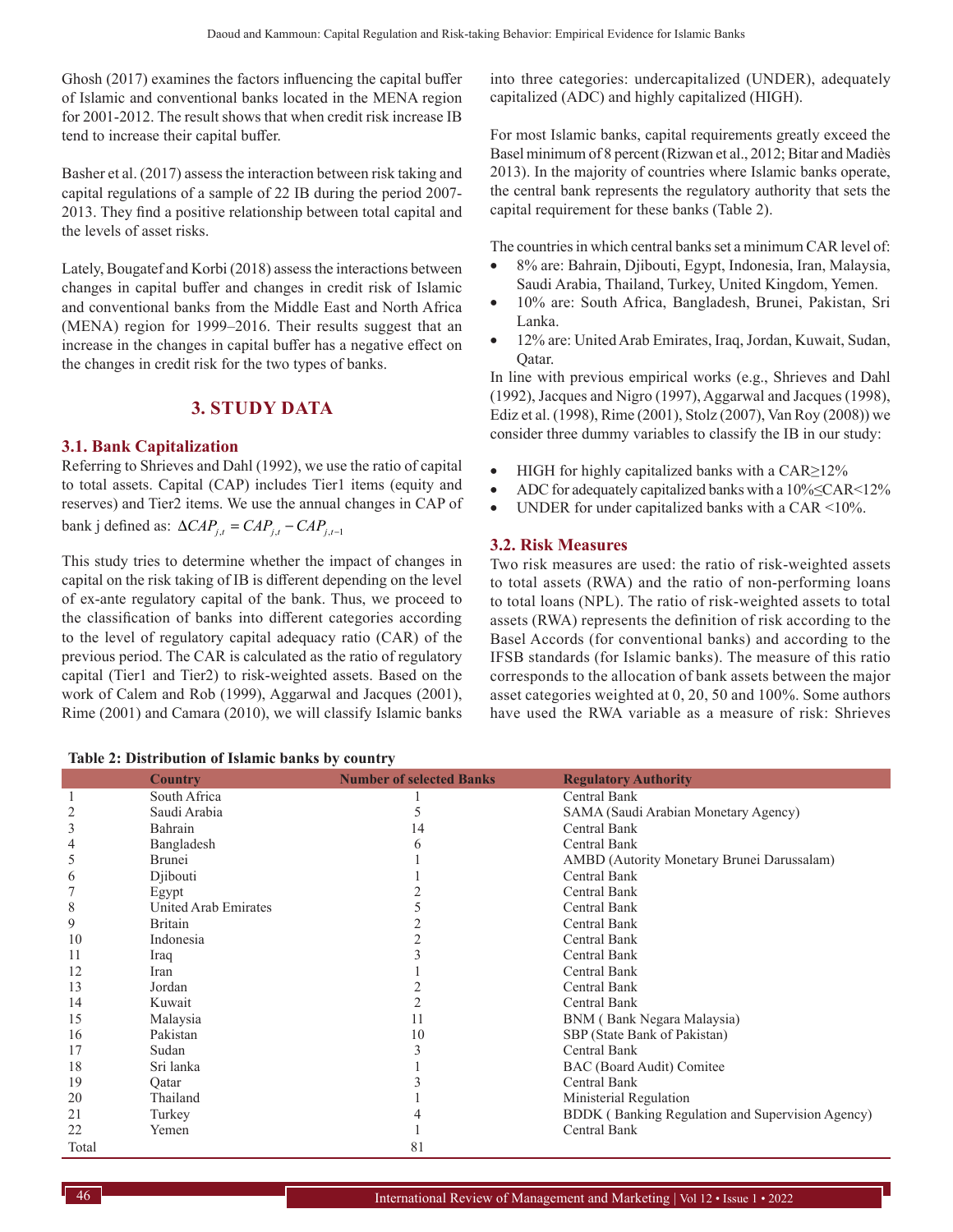and Dahl (1992) then by Jacques and Nigro (1997), Aggarwal and Jacques (2001), Van Roy (2005) and Jokipii and Milne (2010). This ratio allows us to study the impact of changes in capital on banks' portfolio reallocations between different asset categories.

The ratio of non-performing loans to total loans (NPL) is also used as an indicator of loan quality and an ex-post measure of risk following Shrieves and Dahl (1992), Aggarwal and Jacques (2001) and Camara (2010).

We consider changes in the two risk measures *(*∆*RWA and* ∆*NPL)*, since the objective of this study is to examine the adjustments between changes in risk and changes in capital.

#### **3.3. Sample Composition**

The data used in this study is obtained from Bankscope and the websites of each financial institution. And we retain only those for which we have information on financial condition, capital regulation, and non-performing loans for the period from 2010 to 2014. Our sample consists of a panel of data of 81 IB established in 22 countries: Bahrain, Iran, Jordan, Kuwait, Qatar, Saudi Arabia, United Arab Emirates, Yemen, Turkey, Brunei, Indonesia, Malaysia, Philippines, Bangladesh, Pakistan, Egypt, Thailand, South Africa, Sri Lanka, United Kingdom (Table 3).

#### **4. THE MODEL AND RESULT**

In light of the considerations in the theoretical and empirical literature reviewed above, we specify the empirical model to test our main hypothesis: The impact of changes in capital (∆*CAPj*,*<sup>t</sup>* ) on Islamic banks' risk taking (∆*Riskj*,*<sup>t</sup>* ) is different depending on the bank's ex-ante regulatory capital level (highly capitalized, adequately capitalized, and undercapitalized).

Model:

$$
\Delta Risk_{j,t} = \alpha_{0,j} + \alpha_1 UNDER_{j,t-1} + \alpha_2 AD_{j,t-1} + \alpha_3 \Delta CAP_{j,t}
$$

$$
+ \alpha_4 \Delta CAP_{j,t} * UNDER_{j,t-1} + \alpha_5 \Delta CAP_{j,t} * AD_{j,t-1}
$$

$$
+ \alpha_6 CONTROL_{j,t} + \varepsilon_{j,t}
$$

Interactive variables are introduced by multiplying CAP by each dummy variable. However, to avoid the singularity problem in the matrix of explanatory variables we eliminate the dummy variable HIGH as well as the interactive term related to this dummy variable (∆*CAPj*,*<sup>t</sup>* \**HIGHj*,*t*−1).

Therefore, highly capitalized banks represent the reference to compare the estimated coefficients associated with the capitalization variables. The coefficient  $\alpha$ 3 is associated with the changes in capital of highly capitalized banks. And the coefficients  $(\alpha$ 3 +  $\alpha$ 4) and ( $\alpha$ 3 +  $\alpha$ 5) measure the impact of capital changes on risk changes for undercapitalized and adequately capitalized banks, respectively. We test the significance of these two coefficient sums using a Fisher test. For a panel data sample, we first need to detect the nature of the model: fixed effect model or random effect model. The Hausman test can be used to determine the appropriate model (Table 4).

#### **5. RESULT**

Table 5, shows results that are consistent with the hypothesis stating that the impact of changes in capital on risk taking depends on the bank's ex ante regulatory capital level.

First, as expected, our results show a positive relationship between changes in capital and changes in risk (for both risk measures  $\Delta$ RWA and  $\Delta$ NPL) for highly capitalized banks ( $\alpha$ 3 is positive and significantly different from zero). This result shows that highly capitalized banks invest in riskier assets when they increase their capital.

Second, we find a positive relationship between changes in capital and changes in risk (measured by ∆RWA) for adequately capitalized banks that are acting like highly capitalized banks. However, the absence of an explicit regulatory requirement in the majority of countries where IB operate could explain the performance of these banks. But if we consider non-performing loans as a measure of risk, we find a negative and significant relationship. This is explained by the fact that adequately capitalized banks have a higher probability of becoming undercapitalized, so they should be more conservative in their business operations.

Third, we find a negative and significantly non-zero sum of the two coefficients  $\alpha$ 3 and  $\alpha$ 4 which means that, for undercapitalized banks, changes in capital negatively affect changes in asset risk. Undercapitalized banks thus seem to adopt a prudent policy when they increase their capital in order to conform to regulations. They aim to avoid specific risks (reputational risk, displaced business risk) by rebuilding their capital ratio. (Jacques and Nigro (1997), Rime (2001), Jokipii and Milne (2011), Altunbas et al. (2007)).

Regarding our control variables, we find that size (TA) has a positive effect on risk taking (∆RWA and ∆NPL) which means

| <b>Total number of IB</b> |
|---------------------------|
|                           |
| 81                        |
| 81                        |
| 81                        |
| 81                        |
| 81                        |
| 405                       |
|                           |

#### **Table 3: Distribution of the sample**

There are three categories of IB: Undercapitalized if CAR<10%; adequately capitalized if  $10\%$  <= CAR<=12% and highly capitalized if CAR>12%. The total number of undercapitalized, adequately capitalized and highly capitalized IB is greater than the total number of banks in our sample because the same bank can move from one category to another and from one year to another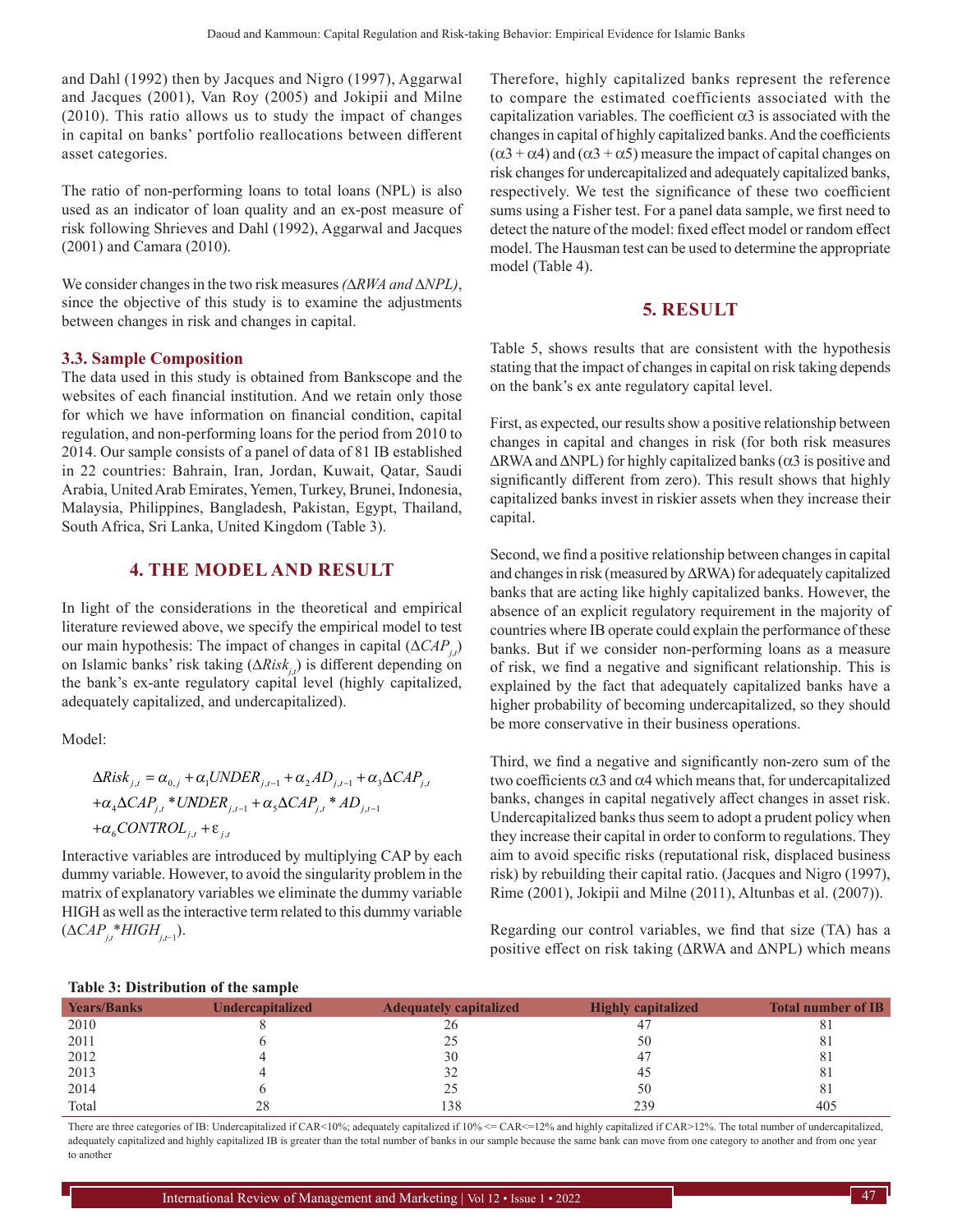#### **Table 4: Definitions of variables**

| <b>Independent variables</b>                 | <b>Measure</b>                               | <b>Associated coefficient</b>      | <b>Expected sign</b> |
|----------------------------------------------|----------------------------------------------|------------------------------------|----------------------|
| Annual changes in the capital ratio of HIGH  | $\Delta CAP_{i,t} = CAP_{i,t} - CAP_{i,t-1}$ |                                    |                      |
| Annual changes in the capital ratio of UNDER |                                              | $(\alpha_{3}+\alpha_{4})$          | $+/-$                |
| Annual changes in the capital ratio of AD    |                                              | $(\alpha_{3}+\alpha_{5})$          |                      |
|                                              | $(CAP_{j,t} = \frac{Equity}{TotalAssets})$   |                                    |                      |
| TA: Bank size                                | Natural logarithm of total assets            |                                    |                      |
|                                              |                                              | $\alpha_{\scriptscriptstyle\zeta}$ |                      |
| EFF : Efficiency                             | Cost to income ratio                         | $\alpha$ .                         |                      |
| GDP: Economics Growth                        | Growth rate of the Gross Domestic Product    | $\alpha_{\circ}$                   |                      |
|                                              |                                              |                                    |                      |

#### **Table 5: Changes in capital and risk-taking of Islamic banks**

| <b>Variables</b>                    | $\triangle$ NPL   | <b>ARWA</b>       |
|-------------------------------------|-------------------|-------------------|
| UNDER $(\alpha)$                    | 0.028(0.36)       | $-0.065(-1.02)$ * |
| $AD(\alpha)$                        | $-0.005(-0.61)$ * | $0.083(2.68)$ *** |
| $\triangle CAP(\alpha_2)$           | $0.093(1.62)$ **  | $0.575(5.61)$ *** |
| $\triangle CAP*UNDER(\alpha_{A})$   | 0.054(0.14)       | $-0.578(-0.57)$ * |
| $\triangle CAP*AD(\alpha_{s})$      | $-0.091(-1.45)$ * | $0.046(0.91)$ **  |
| $TA(\alpha_{6})$                    | $0.008(1.66)$ **  | $0.028(0.68)*$    |
| EFF $(\alpha_{\eta})$               | $-0.009(-0.58)$ * | $0.048(0.76)$ *   |
| GDP $(\alpha_s)$                    | $0.008(0.43)*$    | $-0.017(-0.20)$   |
| F. test : $\alpha_3 + \alpha_4 = 0$ | 0.148(0.37)       | $-0.003(4.10)$ ** |
| $\alpha_{2}+\alpha_{5}=0$           | $0.002(15.40)$ ** | $0.621(13.48)$ ** |
| Observations                        | 405               | 405               |
| R-squared                           | 0.0913            | 0.1309            |

\*\*\*, \*\*, and \* indicate the level of significance at the 1%, 5%, and 10% level. Numbers in parentheses represent t-statistics. F.test is Fisher's test of the significance of the sum of the coefficients and the numbers in parentheses represent the value of Fisher's statistic. Definition of variables: ΔNPL = annual variation in the ratio of non-performing loans to total net loans, ∆RWA = annual variation in the ratio of risk‑weighted assets to total assets, UNDER = 1 if the risk-weighted capital ratio CAR  $\leq$  10% and 0 otherwise, AD = 1 when CAR is between 10% and 12% and 0 otherwise. ∆CAP = annual change in capital over total assets. TA = logarithm of total assets, EFF = total bank costs on income generated, GDP = the growth rate of gross domestic product

that large IB take more risk. This result supports the "too big to fail" hypothesis. And this is may be attributed to best credit quality systems and corporate governance in small IB (Laeven and Levine, 2009). As expected, the ratio of costs to income (EFF) is negatively related to changes in the ratio of nonperforming loans (∆NPL). A reduction in bank costs leads to greater risk taking. In this case for risk-averse leaders as they may decide to incur greater screening and monitoring costs in order to minimize the risk of loan portfolio, this leads to trading modest revenues for higher loan quality. The influence of macroeconomic conditions (GDP) on Islamic banks' risk taking is found to have negative impact on ∆NPL indicating that favorable macroeconomic conditions contribute to reducing the amount of non-performing loans and increases bank soundness. The absence of a significant effect of GDP on Islamic banks' risk taking measured by ∆RWA suggests that the process on banks' portfolio reallocations between different asset categories is based exclusively on bank-specific factors.

# **6. FURTHER INVESTIGATIONS**

#### **6.1. Differentiation between Small and Large Banks**

First, the estimates are conducted by dividing the sample in two groups based on the size of the bank. We tried to assess the size effects on the relationship between the change in capital and risk taking of IB. This distinction allows us to analyze the behavior of small banks and large banks separately. We use a value of one billion to discriminate between large and small banks. Table 6 presents the results obtained from this estimation. The results show that for undercapitalized banks, the positive relationship between changes in capital and changes in risk-weighted assets (ΔRWA) is significant only for small banks. The small, and undercapitalized, banks try to take more risk with the expectation of achieving sufficient profitability to increase their capital level. Indeed, an increase in capital may lead to increase default risk for small, and highly capitalized, banks. Thus, the results for large banks (which represent the majority of our sample) are consistent with those found for full sample.

#### **6.2. Differentiation between Positive and Negative Changes in Capital**

The previous results have been interpreted in terms of an increase in capital (positive changes). However, some banks, usually those that are highly capitalized, may reduce their capital level (negative changes). Thus, the sign of variation in capital can affect a bank's risk-taking in a different way. For this reason, the estimates of the econometric model are carried out on two subsamples, considering positive and negative changes in capital separately (Table 7).

First, concerning the sub-sample with positive changes, the results show that highly capitalized banks that proceed to increase their capital take more risk (ΔRWA) as a consequence, consistently with the results of full sample. Second, regarding the subsample with negative changes in capital, change in capital and risk are positively and significantly related only for adequately capitalized banks. These banks reduce their risk-taking when they decrease their capital. However, we observe a negative relationship between negative changes in capital and changes in risk for highly capitalized banks (this is different from the result on the full sample). These banks invest in riskier assets when they reduce their capital level (negative changes).

#### **6.3. Analysis with** ∆**RWA as an Explanatory Variable**

As a robustness check, change in risk-weighted assets (∆RWA) is introduced in specifications for which ∆NPL is the explained variable. This specification was used by Shrieves and Dahl (1992) who showed that increases in risk-weighted assets can result from the selection of highly weighted assets (e.g. loans to private firms) and this may lead to an increase in non-performing loans. The results in Table 8 show a positive but insignificant relationship between change in risk-weighted assets and change in non-performing loans.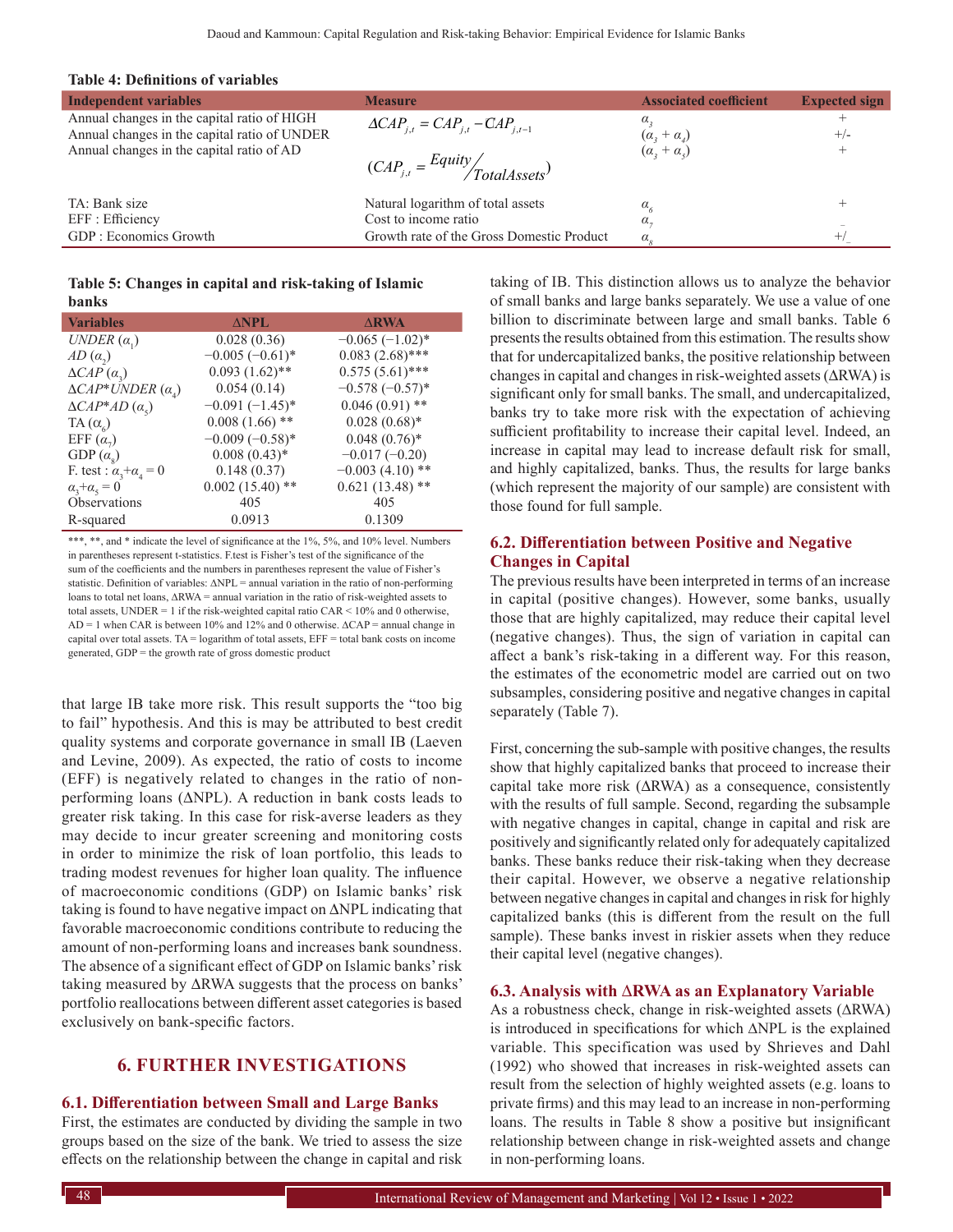| <b>Variables</b>                    | <b>Small IB</b>      |                    |                   | <b>Large IB</b>     |
|-------------------------------------|----------------------|--------------------|-------------------|---------------------|
|                                     | $\triangle NPL$      | $\triangle$ RWA    | $\triangle NPL$   | $\triangle RWA$     |
| UNDER $(\alpha_1)$                  | $0.028(0.44)$ **     | 0.063(0.33)        | $0.007(0.36)^*$   | $-0.216(-0.88)$     |
| $AD\left(\alpha_{2}\right)$         | $-0.075(-1.37)^{*}$  | $0.239(2.04)$ **   | $-0.001(-0.1)$    | $0.145(1.5)^*$      |
| $\triangle CAP(\alpha_2)$           | 0.202(0.85)          | $1.470(4.46)$ ***  | 0.001(0.01)       | $4.035(11.44)$ ***  |
| $\triangle CAP*UNDER(\alpha_{A})$   | 0.958(0.43)          | $15.391(3.31)$ *** | 0.037(0.12)       | $-8.575(-2.59)$ **  |
| $\triangle CAP*AD(\alpha_{s})$      | $-3.290(-4.21)$ ***  | $-1.362(-1.07)$    | $-0.008(-0.15)$   | $2.574(5.90)$ ***   |
| TA $(\alpha_{\epsilon})$            | 0.005(1.19)          | $-1.362(-1.07)$    | $-0.002(-0.31)$   | $-0.311(-1.37)$ **  |
| EFF $(\alpha_{\eta})$               | $-0.028(-1.52)^{*}$  | $-0.001(-0.04)$    | $-0.040(-0.30)$ * | $-0.078(-0.51)$     |
| GDP $(\alpha_s)$                    | $-0.019(-0.130)$ *** | $-0.012(-0.22)$    | $0.001(1.570)$ ** | $-0.004(-0.05)$     |
| F. test : $\alpha_3 + \alpha_4 = 0$ | 1.160(0.80)          | 16.861(0.92)       | $0.038(3.02)^{*}$ | $-4.140(2.20)$ *    |
| $\alpha_{3} + \alpha_{5} = 0$       | $-3.088(7.12)$ ***   | $0.108(10.46)$ *** | $-0.007(0.37)$    | $6.6097(10.37)$ *** |
| Observations                        | 98                   | 98                 | 307               | 307                 |
| R-squared                           | 0.3650               | 0.3745             | 0.1070            | 0.5358              |

\*\*\*, \*\*, and \* indicate the level of significance at the 1%, 5%, and 10% level. Numbers in parentheses represent t-statistics. F.test is Fisher's test of the significance of the sum of the coefficients and the numbers in parentheses represent the value of Fisher's statistic. Definition of variables:  $\Delta NPL$ =annual variation in the ratio of non-performing loans to total net loans, ∆RWA=annual variation in the ratio of risk‑weighted assets to total assets, UNDER=1 if the risk‑weighted capital ratio CAR<10% and 0 otherwise, AD=1 when CAR is between 10% and 12% and 0 otherwise. ∆CAP=annual change in capital over total assets. TA=logarithm of total assets, EFF=total bank costs on income generated, GDP=the growth rate of gross domestic product

| Table 7: Negative and Positive Change in Capital and Risk Taking of the Largest Islamic Banks |  |  |  |  |
|-----------------------------------------------------------------------------------------------|--|--|--|--|
|                                                                                               |  |  |  |  |

| <b>Variables</b>                    | Negative change in capital |                                  |                     | <b>Positive change of capital</b> |
|-------------------------------------|----------------------------|----------------------------------|---------------------|-----------------------------------|
|                                     | $\triangle NPL$            | $\triangle$ RWA                  | $\triangle NPL$     | $\triangle$ RWA                   |
| UNDER $(\alpha_1)$                  | $0.037(0.580)*$            | $-0.235(-0.940)$                 | 0.015(0.280)        | $0.430(1.910)**$                  |
| $AD\left(\alpha_{2}\right)$         | 0.006(0.360)               | $0.474(5.890)$ ***               | $-0.070(-0.240)$    | 0.063(0.450)                      |
| $\triangle CAP(\alpha_2)$           | 0.035(0.270)               | $-0.344$ $(-0.730)$ <sup>*</sup> | $-0.018(-0.190)$    | $5.110(13.570)$ ***               |
| $\triangle CAP*UNDER(\alpha_{A})$   | $-0.476(-0.240)$           | $-1.082(-0.180)$                 | 0.172(0.170)        | $-4.661(-1.280)$ *                |
| $\triangle CAP*AD(\alpha_{s})$      | 0.055(0.360)               | $6.964(16.410)$ ***              | $-0.289(-1.210)*$   | 0.093(0.071)                      |
| $TA(\alpha_{\epsilon})$             | $0.130(1.310)*$            | $-0.138(-1.040)*$                | $0.01(0.66)*$       | $-0.138(-1.040)*$                 |
| EFF $(\alpha_{\tau})$               | $-0.014(-0.840)*$          | 0.017(0.180)                     | $-0.065(-4.10)$ *** | $-0.01(-0.190)$                   |
| GDP $(\alpha_{\rm s})$              | 0.0017(0.76)               | $-0.001(-0.250)$                 | $-0.033(-2.38)$ *** | 0.011(0.140)                      |
| F. test : $\alpha_3 + \alpha_4 = 0$ | $-0.441(0.09)$             | $-1.426(0.11)$                   | 0.154(0.20)         | $0.449(1.2)^*$                    |
| $\alpha_{3} + \alpha_{5} = 0$       | 0.090(0.10)                | $6.620(30.50)$ ***               | $-0.315(0.02)$      | 5.203(0.13)                       |
| <b>Observations</b>                 | 246                        | 246                              | 159                 | 159                               |
| R-squared                           | 0.1760                     | 0.6935                           | 0.2914              | 0.7874                            |

\*\*\*, \*\*, and \* indicate the level of significance at the 1%, 5%, and 10% level. Numbers in parentheses represent t-statistics. F.test is Fisher's test of the significance of the sum of the coefficients and the numbers in parentheses represent the value of Fisher's statistic. Definition of variables:  $\Delta NPL$ =annual variation in the ratio of non-performing loans to total net loans, ∆RWA=annual variation in the ratio of risk‑weighted assets to total assets, UNDER=1 if the risk‑weighted capital ratio CAR<10% and 0 otherwise, AD=1 when CAR is between 10% and 12% and 0 otherwise. ∆CAP=annual change in capital over total assets. TA=logarithm of total assets, EFF=total bank costs on income generated, GDP=the growth rate of gross domestic product

| Table 8: Analysis with $\triangle RWA$ in explanatory variables |  |  |  |  |  |
|-----------------------------------------------------------------|--|--|--|--|--|
|-----------------------------------------------------------------|--|--|--|--|--|

| <b>Variables</b>                        | <b>ANPL</b>           |
|-----------------------------------------|-----------------------|
| $\triangle RWA$                         | 0.002(0.14)           |
| UNDER $(\alpha_1)$                      | $0.033(1.05)^*$       |
| $AD\left(\alpha_{2}\right)$             | $-0.001(-0.07)$       |
| $\triangle CAP(\alpha_2)$               | 0.013(0.170)          |
| $\triangle CAP*UNDER(\alpha_{\lambda})$ | 0.007(0.01)           |
| $\triangle CAP*AD(\alpha_{s})$          | $-0.076(-0.58)$       |
| $TA(\alpha_{c})$                        | $0.008(1.03)*$        |
| EFF $(\alpha_{7})$                      | $-0.048 (-4.190)$ *** |
| GDP $(\alpha_s)$                        | 0.0001(0.06)          |
| F. test : $\alpha_3 + \alpha_4 = 0$     | 0.02(0.10)            |
| $\alpha_{3} + \alpha_{5} = 0$           | $-0.063(0.314)$       |
| <b>Observations</b>                     | 404                   |
| R-squared                               | 0.068                 |

*\*\*\*,* \*\*, and \* indicate the level of significance at the 1%, 5%, and 10% level. Numbers in parentheses represent t-statistics. F.test is Fisher's test of the significance of the sum of the coefficients and the numbers in parentheses represent the value of Fisher's statistic. Definition of variables: ∆NPL=annual variation in the ratio of non-performing loans to total net loans, ∆RWA=annual variation in the ratio of risk-weighted assets to total assets, UNDER=1 if the risk-weighted capital ratio CAR<10% and 0 otherwise, AD=1 when CAR is between 10% and 12% and 0 otherwise. ∆CAP=annual change in capital over total assets. TA=logarithm of total assets, EFF=total bank costs on income generated, GDP=the growth rate of gross domestic product

# **7. CONCLUSION**

In this study, we examined the interplay between regulations, changes in capital, and bank risk-taking. Based on well-developed theoretical considerations, we have limited our investigation on regulations to capital requirements. An important result is that the impact of capital changes on risk taking depends on the bank's ex ante regulatory capital level. In terms of supervisory perspective, our insights suggest that the capital adequacy guidelines for Islamic banks should be strengthened to reflect their specific risks exposures. Our research analyzes the behavior of a sample of Islamic banks and examines research topics previously little treated. However, the extension of this sample to all Islamic financial institutions for a longer period of time is greatly appreciated.

## **REFERENCES**

Abdel Karim, R.A. (1996), The impact of the Basle capital adequacy ratio regulation on the financial and marketing strategies of Islamic banks. International Journal of Bank Marketing, 14(7), 32-44.